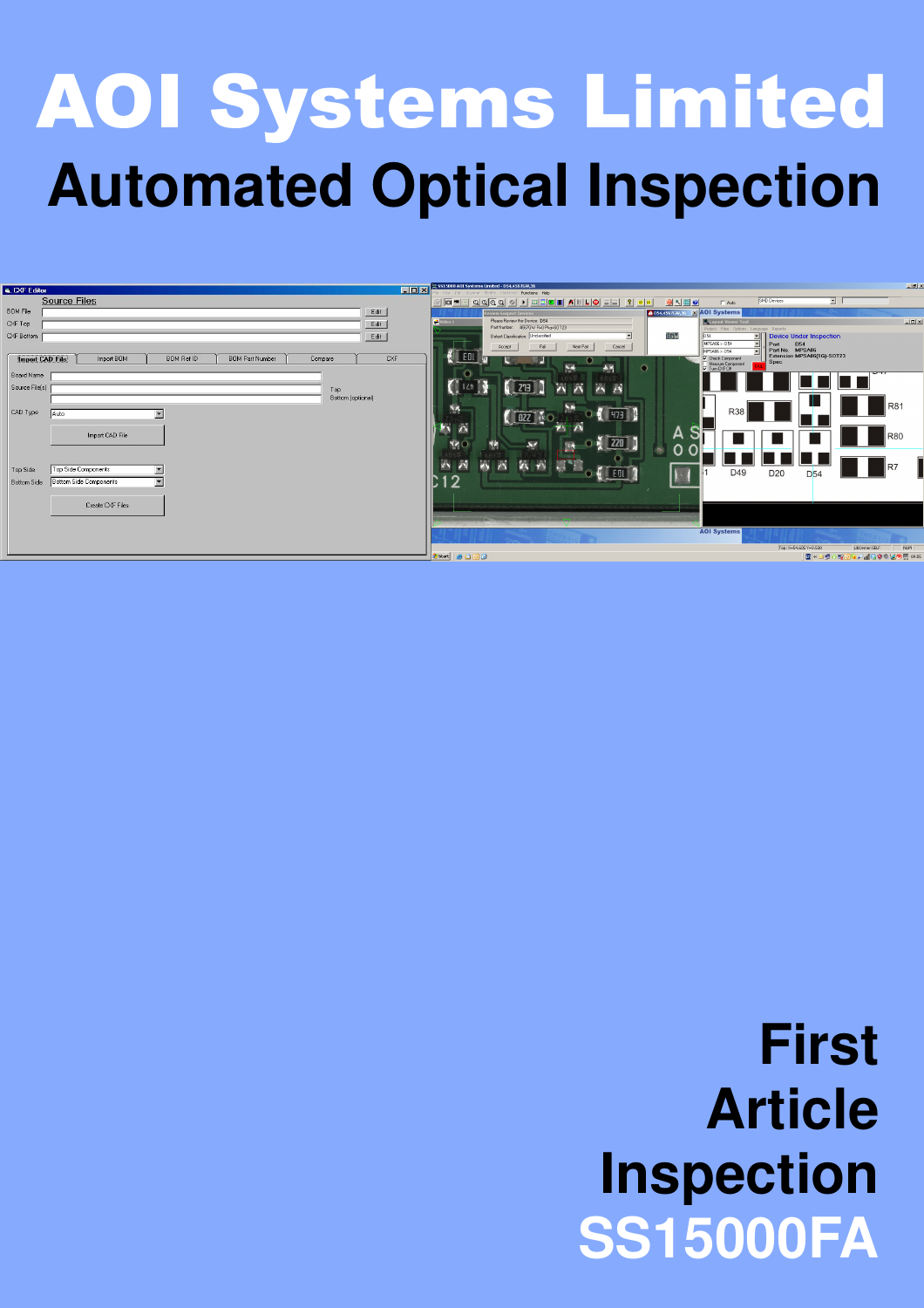#### **First Article Inspection**

The FA-Inspector is a scanner-based optical inspection system used to automate first article inspections and subsequent production inspection tasks without programming.

. The FA-Inspector has two primary modes of operation: Comparator Mode and AOI Mode. Both AOI and Comparator Modes generate comprehensive reports complete with error location marks, fault classifications including the full PCB image or XY layout for easy rework. Reports can be viewed, printed, saved or emailed to customers for rapid prototype review. Defect coverage includes, all SMT and PTH parts down to 01005, part presence/absence verification, part polarity and pin #1 orientation, part position and skew errors, laser marking, wrong part and device differences such as: labels and colour variations.



## **Typical Faults Found**

Find Typical manufacturing defects - Shifted, Misplaced, Billboard, Tombstone, Bridging, Inverted, Wrong Polarity, Wrong Part, Missing , Bent Lead, Skewed, No Solder. and even Damaged.

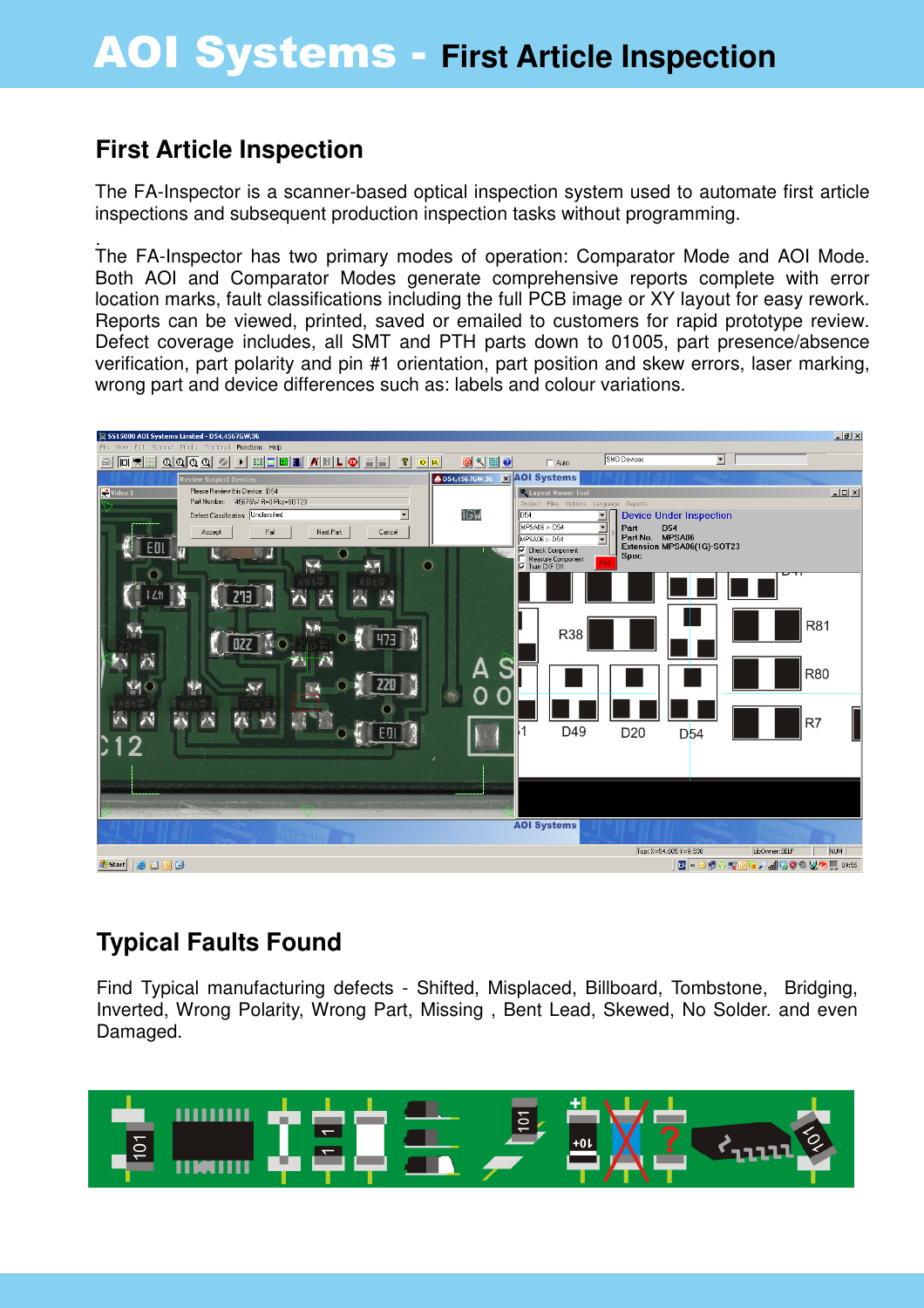#### **BOM Comparison Tool (CXF Editor)**

The CAD import facility requires only basic placement Information such as Ref ID, Part No, Package Type, X, Y and rotation. Any adjustments to scaling, rotation, polarity and positioning can be adjusted using the correct fields in the CAD exchange file. An enhancement to this feature is the BOM comparison tool which allows you to import either the CAD or Pick and place info and then compare that information to the electronic BOM.

A file will then be created with any errors between the XY and BOM files, and an import file will also be created with the merged information, automatically making the perfect document for First Article Inspection

| CXF Editor             |                               |                          |                        |                   | $\Box$ D $\times$ |
|------------------------|-------------------------------|--------------------------|------------------------|-------------------|-------------------|
| <b>BOM File</b>        | <b>Source Files</b>           |                          |                        |                   | Edit              |
| $C\!\!\times\!\!F$ Top |                               |                          |                        |                   | Edit              |
| CXF Bottom             |                               |                          |                        |                   | Edit              |
| <b>Import CAD File</b> | Import BOM                    | <b>BOM Ref ID</b>        | <b>BOM Part Number</b> | Compare.          | CXF               |
| Board Name             |                               |                          |                        |                   |                   |
| Source File(s)         |                               |                          |                        | Top               |                   |
|                        |                               |                          |                        | Bottom (optional) |                   |
| CAD Type               | Auto                          | $\overline{\phantom{0}}$ |                        |                   |                   |
|                        | Import CAD File               |                          |                        |                   |                   |
| Top Side               | Top Side Components           | ▼                        |                        |                   |                   |
| <b>Bottom Side</b>     | <b>Bottom Side Components</b> | $\overline{\phantom{a}}$ |                        |                   |                   |
|                        | Create CXF Files              |                          |                        |                   |                   |
|                        |                               |                          |                        |                   |                   |
|                        |                               |                          |                        |                   |                   |
|                        |                               |                          |                        |                   |                   |

#### **Offline Inspection**

Offline Inspection is made easy as the FA Inspection software allows the actual board for test to be saved in a TIFF format. The saved images and software are exactly the same as FA Inspection machine, making program creation and updates easy without impacting on the production schedule. Through time you can create the First Article Inspection on a bare board prior to the actual manufacture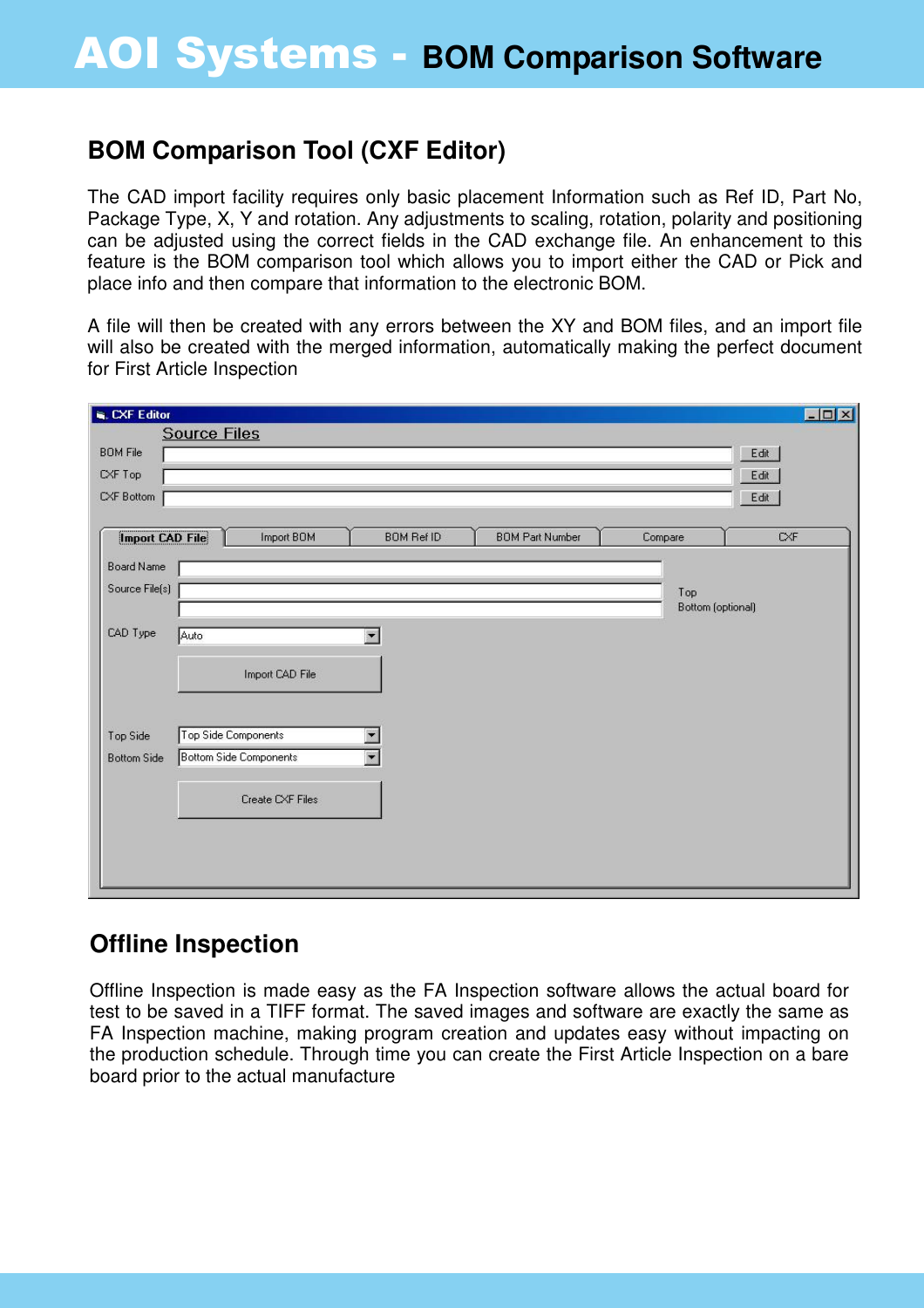#### **Board Layout Viewer**

The layout viewer is another simple but very effective electronic tool that ensures that the inspection is being carried out is correct to not only to the BOM and XY Positions, but also polarity enabled devices have been placed in the correct orientation.

The software simultaneously displays the layout position and the position on the actual board, displaying the correct orientation and pin 1 position.

The PDF or JPG of the layout is loaded into the software, the XY information is then overlaid so that the actual board and the Layout file are the same size.



## **CAD Editor (Layout Viewer Tool)**

CXF Layout Viewer tool is similar to the layout viewer, but the major difference being you can view all the details about each devices either by walk thru mode or by search mode. The CAD editor was originally designed for the AOI facility of the software, but is now being used by some customers as a simple First Article Inspection. This method however does not automatically create inspection routines for future First Article or production runs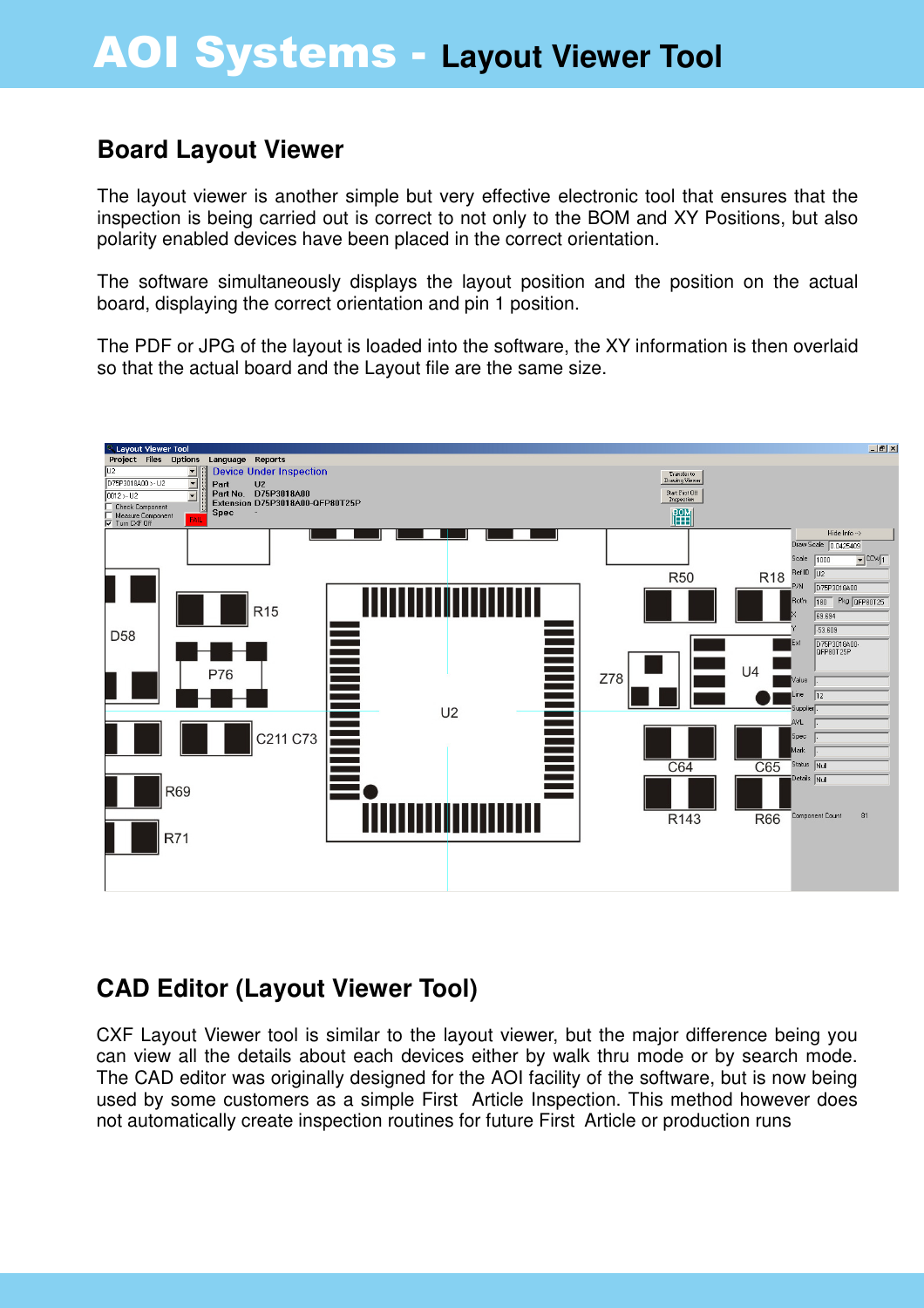|                           | <b>A3 System</b>                        |  |
|---------------------------|-----------------------------------------|--|
| <b>Board Size</b>         | 630mm x 495mm                           |  |
| <b>Inspection Area</b>    | 420mm x 300mm                           |  |
| <b>Component Height</b>   | Up to 50mm                              |  |
| <b>Resolution</b>         | 20 Microns                              |  |
| <b>Lighting</b>           | <b>Cold Cathode</b>                     |  |
| <b>Power Requirements</b> | 110.240 Vac 5/10 A                      |  |
| <b>PC</b>                 | Pentium Dual Core 3.00 Ghz              |  |
|                           | 2 Gb RAM                                |  |
|                           | 200 Gb Hard Drive                       |  |
|                           | DVD/R                                   |  |
|                           | <b>Network Card</b>                     |  |
|                           | <b>LCD Monitor</b>                      |  |
| <b>Operating System</b>   | Windows 2000, XP, Vista, 7              |  |
| <b>Software</b>           | <b>ScanSpection Comparator Software</b> |  |
|                           | <b>ScanSpection AOI Software</b>        |  |
|                           | FA, BOM & CAD Viewer Software           |  |
| Dimensions (mm)           | 700mm x 555mm x 305mm                   |  |
| <b>Options</b>            | <b>Offline Programming</b>              |  |
|                           | Offline Inspection                      |  |